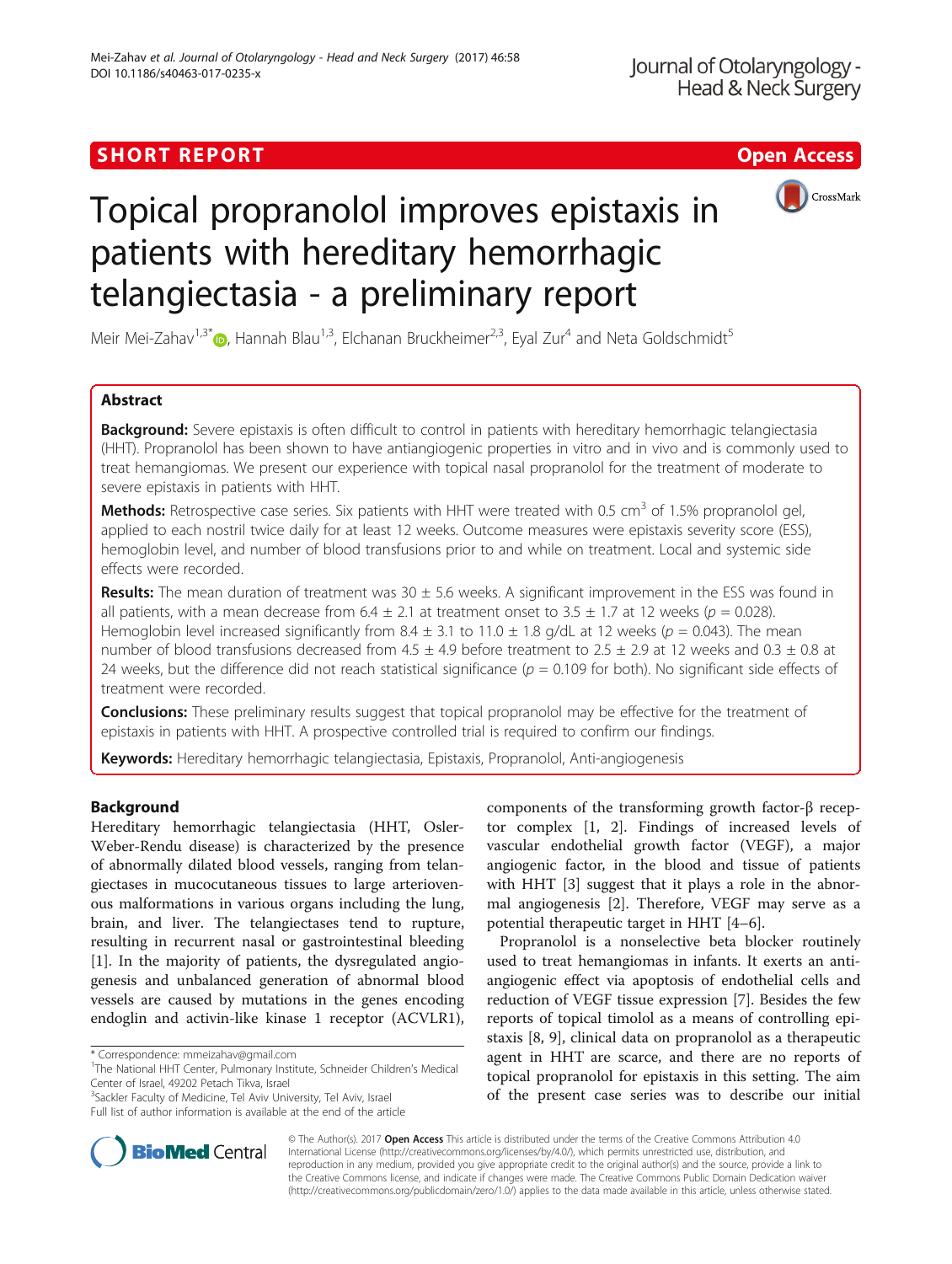experience with the nasal application of propranolol gel to treat epistaxis in patients with HHT.

#### **Methods**

#### Patients

Between January 2014 and September 2015, patients with HHT who presented with moderate to severe epistaxis as evaluated by the Epistaxis Severity Score (ESS) [\[10\]](#page-3-0) were treated with topical propranolol for a period of at least 12 weeks. As the treatment was novel and off label, we followed the patients carefully for safety and efficacy using a defined protocol. The inclusion criteria were: a clinical or genetic diagnosis of HHT; moderate to severe epistaxis (ESS- 4-10); failure of standard measures to control the bleeding including repeated cauterizations and laser applications, local or systemic tranexamic acid and in some patients, tamoxifen therapy; and no improvement with moisturizing gels administered locally for at least 8 weeks. The exclusion criteria were: congestive heart failure, baseline bradycardia, or any other contraindication for beta blocker treatment; on-going beta blocker therapy; any nasal surgery, laser treatment or cauterizations in the 3 months prior to treatment. The washout period after stopping beta blocker therapy was at least a month. Eligible patients were instructed to continue all other treatments with no change and to refrain from applying other local nasal agents.

Patients were instructed to visit their health care provider for blood pressure and heart rate measurements while receiving the propranolol gel therapy. Measurements were performed weekly the first 4 weeks and monthly thereafter.

For the present trial, the patients were seen in clinic at treatment initiation and every 3 months thereafter. The ESS was assessed at initiation of treatment as a score of 4–10 was a requirement for eligibility. In addition, since propranolol gel was a novel treatment we compared ESS and hemoglobin at onset of therapy and at 12 weeks to assess treatment efficacy.

#### Medication

Treatment consisted of the application of  $0.5 \text{ cm}^3$  of 1.5% propranolol gel to each nostril twice daily for at least 12 weeks. The gel was prepared by a compounding pharmacy and contained propranolol hydrochloride 1.5% in isotonic and preserved hyperomellose gel. The gel was supplied with a plastic funnel-shaped guide attached to a syringe to avoid trauma to the nasal mucosa. Patients were instructed to insert the guide gently 0.5-1 cm into each nostril, to inject the gel into the nasal space and to inhale through the nostrils in order to spread the gel on the mucosa. Patients were instructed to do so in front of a mirror in order to apply the exact amount of gel prescribed.

The medication was prepared and supplied by one of the authors (EZ). A prescription for each patient was sent to the pharmacist monthly by 2 of the authors (NG and MM). As this was a new off-label therapy, patients reported use of the medication at each follow up visit, every 3 months.

Administration of the medication was approved by the hospital pharmaceutical committee. In accordance with the regulations for off-label use of a drug in Israel, all patients received a detailed explanation regarding the drug, and agreed to its off-label use.

#### Outcome measures

The primary outcome measure was the change in ESS score. Secondary outcome measures were the change in hemoglobin and the change in the number of blood transfusions during 12 weeks after onset of therapy compared to the 12 weeks prior to therapy. The number of transfusions required in the 6 months following onset of therapy were also recorded when applicable.

#### Statistical analysis

Continuous variables are summarized as mean and standard deviation. Wilcoxon signed-rank test was used to evaluate the difference between pre- and posttreatment ESS, hemoglobin levels, and transfusion requirements.

#### Results

Nine patients were initially enrolled in the study. Of these, two had been scheduled for Young's nasal closure prior to propranolol treatment, and despite an improvement after 4–8 weeks of treatment with propranolol they decided to undergo nasal closure. Since their ESS did not reflect 12 weeks of treatment, they were excluded from the analysis. A third patient was excluded because he had started systemic bevacizumab treatment for high cardiac output failure secondary to hepatic arteriovenous malformations.

The remaining six patients formed the study group. Table [1](#page-2-0) summarizes their characteristics and disease course. The mean duration of treatment was  $30 \pm 5.6$  weeks. At 12 weeks, there was a decrease in mean ESS from  $6.4 \pm 2.1$  to  $3.5 \pm 1.7$  ( $p = 0.028$ ). The main improvements in the ESS parameters were a decrease in epistaxis frequency and duration. In three patients, the frequency of epistaxis episodes decreased from several times a day to less than once daily, and in two patients, the duration of the epistaxis episodes decreased from more than 30 min to less than 15 min. Three patients reported a change in epistaxis intensity from pouring and gushing to milder non-pouring bleeds. The mean hemoglobin level increased from  $8.4 \pm 3.1$  g/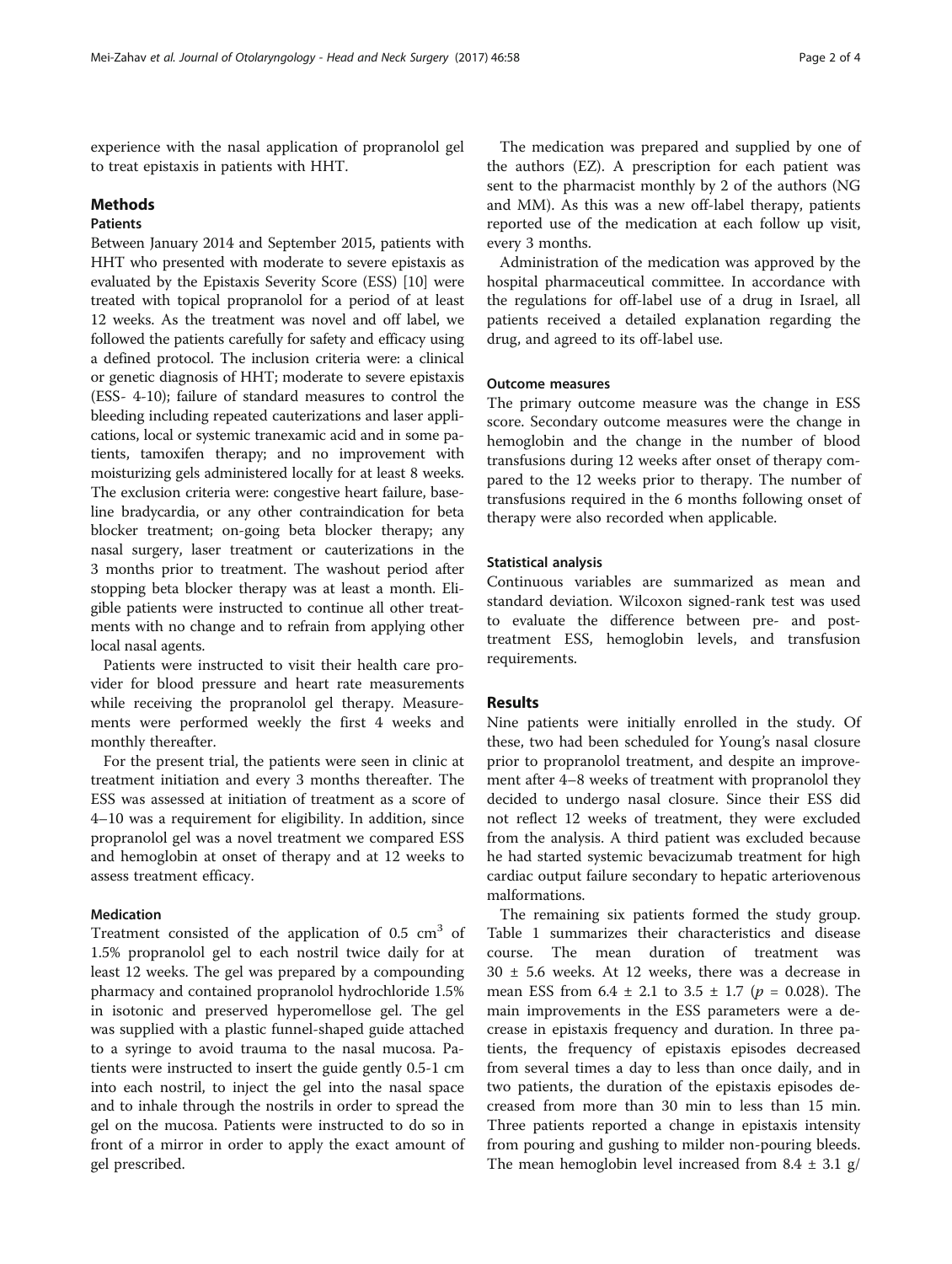| Pt. no.        | Demographics & HHT features    |          |                                       | Topical propranolol treatment - duration and outcome measures |                                       |                                           |                                                                |
|----------------|--------------------------------|----------|---------------------------------------|---------------------------------------------------------------|---------------------------------------|-------------------------------------------|----------------------------------------------------------------|
|                | Age/ gender (M/F) HHT mutation |          | Other HHT features Treatment duration | (wks)                                                         | ESS before/ after<br>12 wks treatment | Hb (gr%) before/after<br>12 wks treatment | PC before treatment/after<br>12 wks/after 24 wks               |
|                | 72/M                           | Endoglin | PAVMs. GI bleed                       | 48                                                            | 7.3/1.5                               | 7.4/10.9                                  | 10/3/0                                                         |
| 2              | 55/F                           | Endoglin | HAVMs. GI bleed                       | 12                                                            | 4.4/1.9                               | 12/12                                     |                                                                |
| 3              | 68/F                           | ACVRL-1  | PAVMs, HAVMs                          | 38                                                            | 10/5.9                                | 5.4/9.9                                   | 9/6/0                                                          |
| $\overline{4}$ | 41/M                           | ACVRI-1  | <b>PAVMs</b>                          | 34                                                            | 4.4/2.5                               | 12.5/14                                   |                                                                |
| 5              | 37/F                           | ACVRL-1  | None                                  | 26                                                            | 6.2/4.2                               | 6.1/10                                    |                                                                |
| 6              | 76/F                           | Not done | <b>HAVMs</b>                          | 26                                                            | 6.4/4.9                               | 7.1/9.1                                   | 8/6/2                                                          |
| р              |                                |          |                                       |                                                               | 0.028 <sup>a</sup>                    | $0.043^{\circ}$                           | 0.109 <sup>a</sup> (12 weeks) 0.109 <sup>a</sup><br>(24 weeks) |

<span id="page-2-0"></span>Table 1 Clinical characteristics, treatment, and outcome of six patients with HHT treated with topical propranolol for epistaxis

<sup>a</sup>Wilcoxon signed-rank test

Abbreviations: ESS epistaxis severity score, GI gastrointestinal, HAVMs hepatic arteriovenous malformations, Hb hemoglobin, PAVMs pulmonary arteriovenous malformations, PC packed red cells

dL at treatment initiation to  $11 \pm 1.8$  g/dL at 12 weeks of treatment ( $p = 0.043$ ).

Patients with gastrointestinal bleeding (nos. 1 and 2, Table 1) did not experience a significant change in their gastrointestinal bleeds, suggesting the improvement in their hemoglobin levels was due to the decrease in nasal bleeding.

Blood transfusions were given as needed. Three patients required 8–10 transfusions of packed red cells each in the 12 weeks prior to the initiation of topical propranolol treatment (Table 1). The mean number of blood transfusions decreased from  $4.5 \pm 4.9$  in the 12 weeks prior to treatment to  $2.5 \pm 2.9$  at 12 weeks and  $0.3 \pm 0.8$  at 24 weeks of treatment. The difference, however, did not reach statistical significance ( $p = 0.109$  for both). On reviewing the data, we found that no transfusion had been given in the week prior to the hemoglobin measurement. However, as this study was retrospective, it was difficult to isolate the effect of any previous transfusion on the hemoglobin level.

All patients took iron supplements before and while on treatment. They were not prescribed any other treatment for epistaxis during the propranolol treatment period.

Patients were contacted monthly to monitor side effects and were reminded to record blood pressure and heart rate at their local clinic. Blood pressure and heart rate remained stable in all cases, and no significant side effects were reported. One patient complained of a burning sensation at treatment initiation which resolved within a few days.

#### **Discussion**

Epistaxis in HHT can be severe, leading to secondary iron deficiency anemia and transfusion dependency [\[1](#page-3-0)], and it may not respond to standard measures. Treatment with different antiangiogenic agents has recently been proposed. Bevacizumab is so far the most studied  $[2, 4-6]$  $[2, 4-6]$  $[2, 4-6]$  $[2, 4-6]$ .

Topical propranolol is in widespread use for the treatment of infantile hemangiomas. Infantile hemangiomas share several characteristics with HHT, namely dysregulated angiogenesis and high levels of tissue VEGF [\[11](#page-3-0)]. Indeed, in vitro studies have reported that propranolol decreased the migration and angiogenesis of both normal as well as HHT endothelial cells [[12\]](#page-3-0). Recently, oral propranolol was found to be effective in treating epistaxis in patients with HHT [[13](#page-3-0)]. The present study is the first to show that epistaxis in HHT may also be relieved with propranolol gel. We observed a mean reduction of  $3 \pm 1.6$  in the ESS after 12 weeks of treatment, which is considerably greater than the 0.71 change in ESS that was recently suggested to be clinically significant [\[14](#page-3-0)]. Other outcome measures were in concurrence with the decrease in ESS: hemoglobin level increased and the transfusion requirement decreased.

Propranolol is efficiently absorbed when applied to the nasal mucosa [\[15](#page-3-0)]. Systemic propranolol decreases heart rate and cardiac output resulting in decreased blood pressure. We did not observe these side effects in our patients, probably owing to the low daily cumulative dose of propranolol used (30 mg), which is considered sub-therapeutic for oral treatment of cardiovascular diseases in adults. This safety profile is in contrast to the significant side effects of other antiangiogenic medications used in patients with HHT [[2, 4](#page-3-0)–[6](#page-3-0)]. Furthermore, the cost of propranolol is very low.

Our study is limited by its retrospective nature. Although it is possible that the moisturizing effect of propranolol gel contributed to the reduction in epistaxis, our patients were instructed to use moisturizing gel for at least 2 months prior to propranolol treatment, and it failed to lead to significant improvement. An improvement in epistaxis parameters was also noted in the three patients who were excluded, but their period of